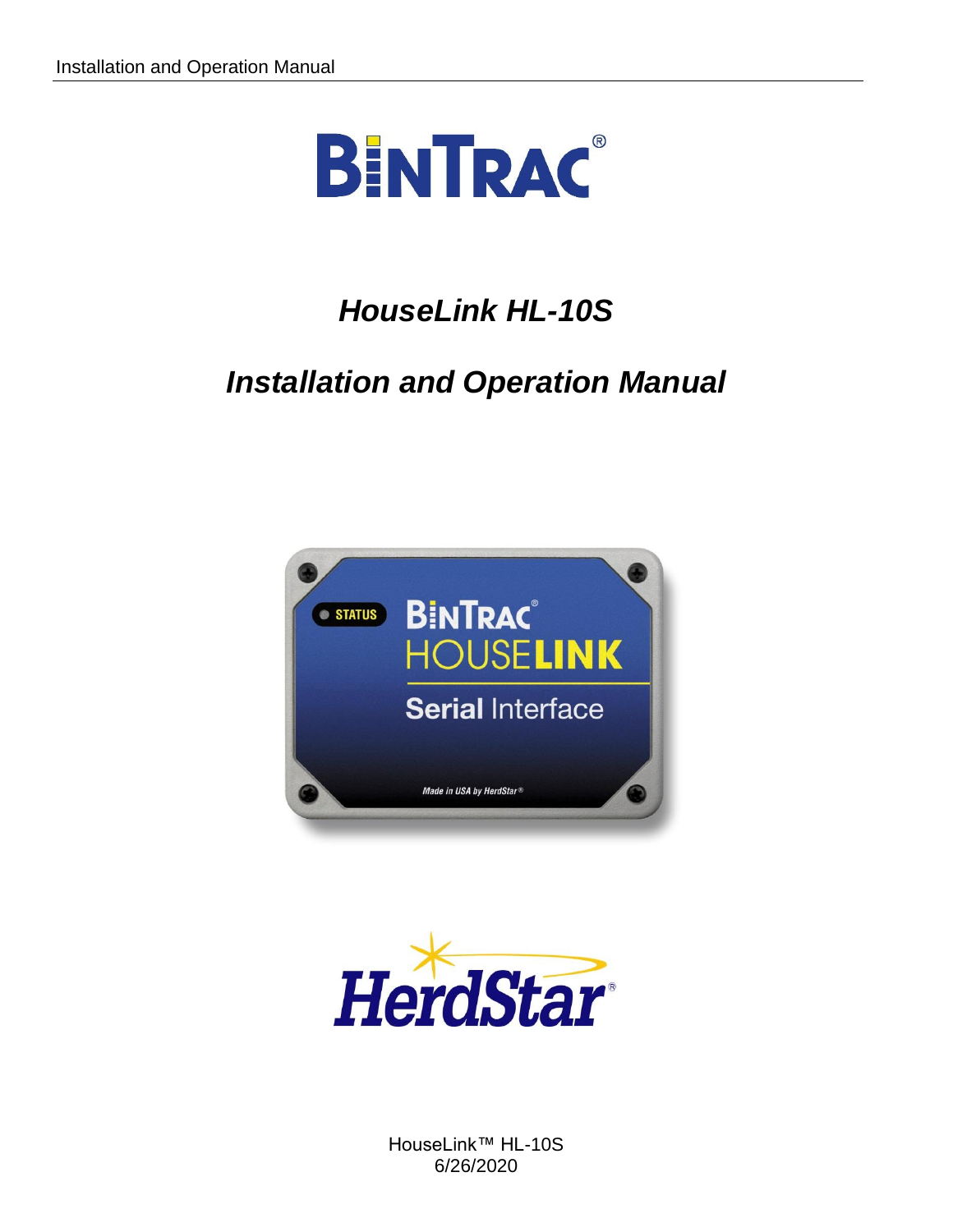

### **Table of Contents**



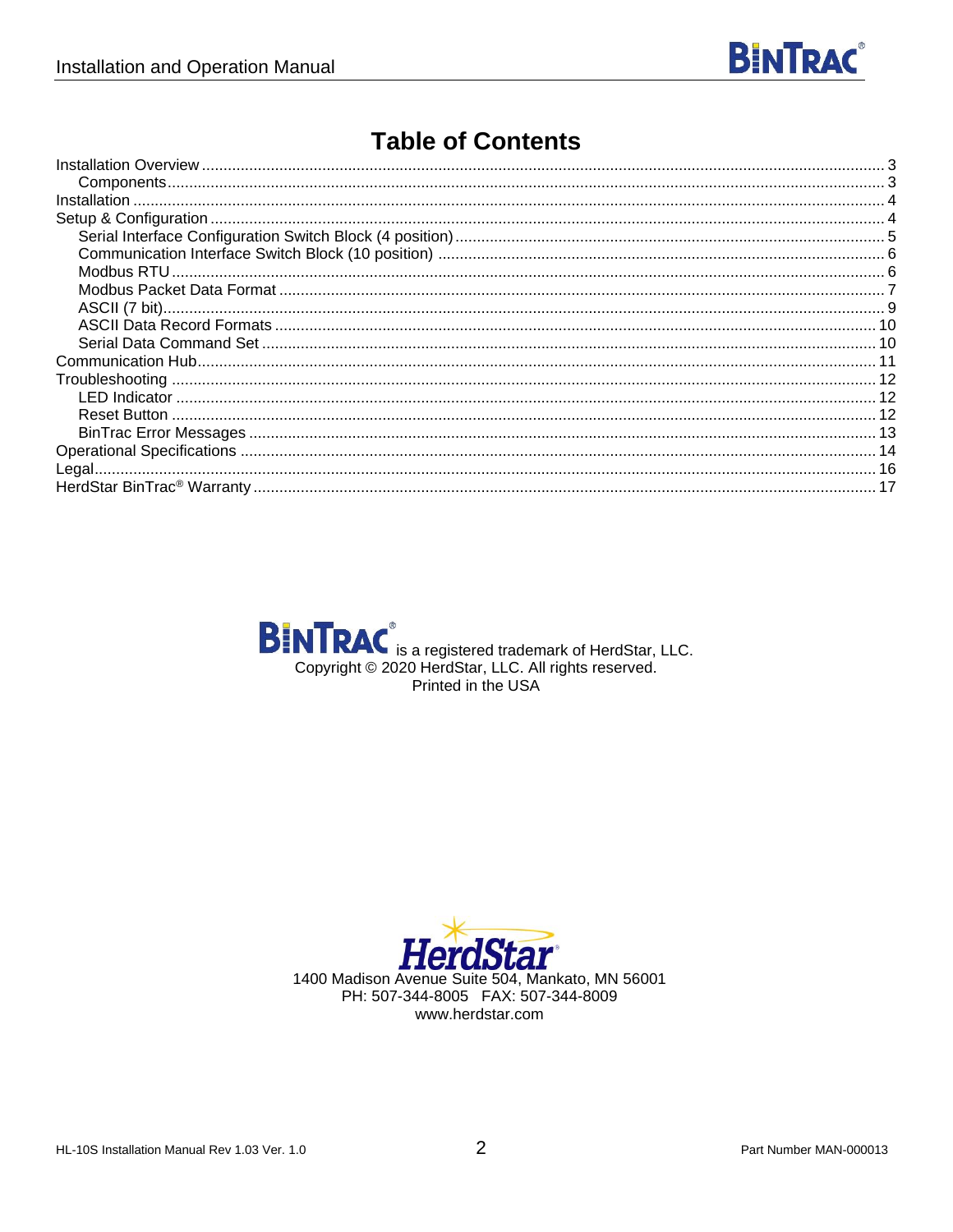### <span id="page-2-0"></span>*Installation Overview*

This guide covers the mounting and wiring of the HouseLink HL-10S interface. HouseLink interfaces should be placed indoors.



This symbol means the text has extra importance since it is describing the importance of a feature or explaining a step to which you should pay close attention to avoid problems, or to which safety is a concern.

### <span id="page-2-1"></span>*Components*

A BinTrac system consists of a number of basic components:

#### **BinTrac Indicator (Version 3.15 or higher)**

This is the main unit of the BinTrac system. The BinTrac Indicator communicates with the Smart Summing Boxes to register the weight of feed in the bins and peripheral devices including HouseLink HL-10S. The feed level is computed and displayed on the LED bar graph. One BinTrac Indicator can display up to four feed bins.

#### **BinTrac Indicator (Version 3.08 or earlier)**

BinTrac Indicators with previous software versions (3.08 or earlier) will only work in Pass Through mode (see page 11).

#### **Load Cell Bracket**

Four or more load cell brackets allow the BinTrac Indicator to accurately measure the feed level in your bins. The summing box averages the signals from all brackets to minimize errors that could result from voids (holes) in the feed.

#### **Smart Summing Box**

One Smart Summing Box per bin communicates the current reading on the leg brackets to the BinTrac Indicator.

#### **BinTrac Power Supply**

This provides the power for the BinTrac system. The power supply converts the line voltage to low voltage.

#### **HouseLink Model HL-10S**

The HouseLink 10S (HL-10S) provides an RS232 or RS485 serial interface to the BinTrac system.

#### **HouseLink Power Supply**

This provides the power for the HouseLink HL-10S.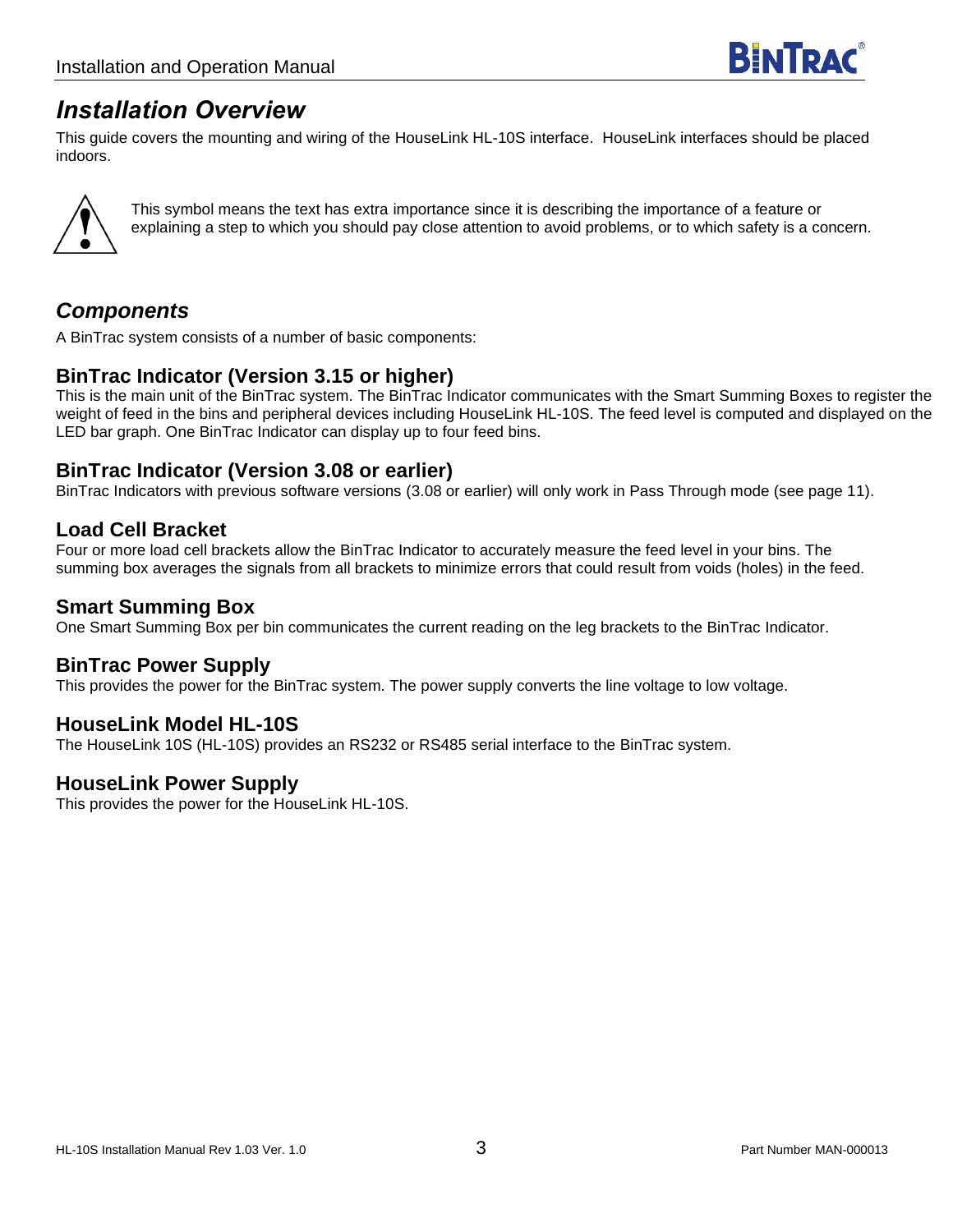### <span id="page-3-0"></span>*Installation*

### **Mounting HouseLink HL-10S**

**Step 1:** If the HouseLink HL-10S is to be used in RS-232 mode, it should be mounted no more than 25 feet from the house control. If the HouseLink HL-10S is to be used in RS-485 mode, it can be mounted up to 1000 feet from the house control.

# **PCR-000072 STATUS**  $\bullet$ **RESET** MODEL HL-10S

**Wiring the HouseLink HL-10S Interface**

| <b>HL-10S</b>                                   | <b>BinTrac Indicator</b><br>(COMM Port) |
|-------------------------------------------------|-----------------------------------------|
| +COM (IN)                                       | +12 SIG                                 |
| -COM (IN)                                       | -12 SIG                                 |
| <b>HL-10S</b>                                   | <b>POW-00005</b>                        |
| $+12V$ (IN)                                     | +12V (Dashed Black)                     |
| -12V (IN)                                       | -12V (Solid Black)                      |
| <b>HL-10S Interface</b><br><b>RS-485/RS-232</b> | <b>House Control/PLC</b>                |
| A/T                                             | Data Receive                            |
| B/R                                             | Data Transmit                           |
| <b>COMMON</b>                                   | <b>Data Common</b>                      |

Table 1

**Step 2:** Connect the HouseLink HL-10S interface to the BinTrac Indicator and Power Supply (shown at right) using the wiring guidelines in Table 1.

**Step 3:** Connect the Transmit (RS-232) or A (RS-485), Receive (RS-232) or B (RS-485) and Common to the House Control or PLC.

<span id="page-3-1"></span>**Step 4:** Once the BinTrac System and the HouseLink HL-10S is installed and powered up, press the RESET button on the board. This will force the device to power cycle allowing it to discover any devices.



POW-000005 Power Supply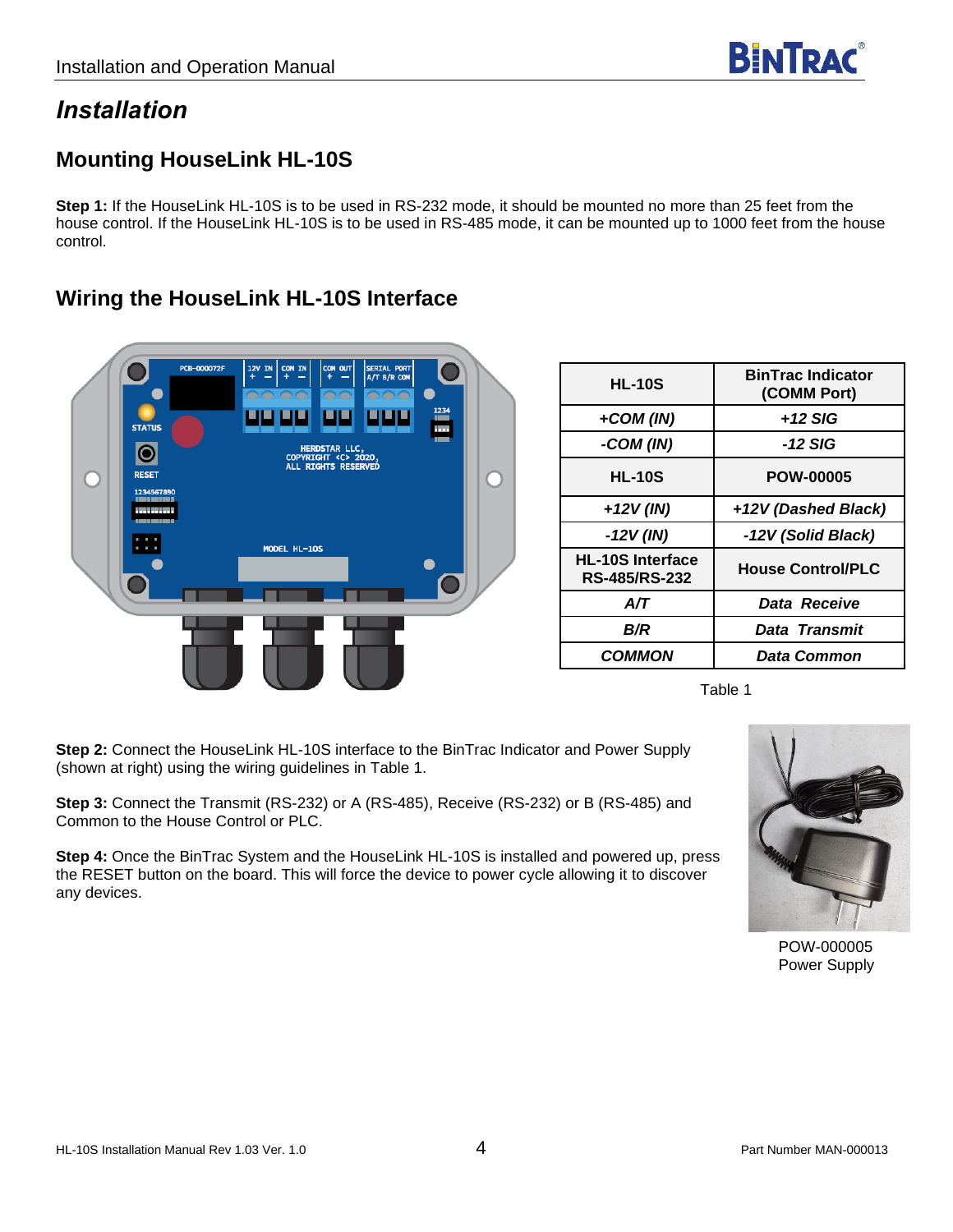# *Setup & Configuration*

There are three modes the HouseLink HL-10S Interface can communicate; ASCII, Modbus RTU and as a Communication Hub. ASCII and Modbus RTU are unique software protocols designed to allow the PLC or house control to communicate with multiple remote devices. The Communication Hub uses a proprietary communication protocol to connect the scale system to BinLink for local monitoring and management and BinTrac.com for remote monitoring and management. Each of these modes use specific setup requirements. Specific settings will need to be provided; these must be obtained from the PLC or house control administrator.

There are two sets of switch blocks that need to be set in order for your HouseLink HL-10S to operate. The interface configuration switch block (4 positions) allows the user to switch between RS-232 and RS-485 and access advanced settings (see below). The communication interface switch block (10 positions) allows the user to set the mode and various settings for each mode based on the user requirements.

### <span id="page-4-0"></span>**Serial Interface Configuration Switch Block (4 position)**

|               | Dip      | Dip               | Dip      | Dip      |
|---------------|----------|-------------------|----------|----------|
|               | Switch 1 | Switch 2          | Switch 3 | Switch 4 |
| <b>RS-232</b> | OFF      | ΟN                | ΟN       | OFF      |
| <b>RS-485</b> | OFF      | OFF               | OFF      | 7FF      |
|               |          | $T$ ahla $\Omega$ |          |          |

Table 2

The switches in Table 2 should be set prior to moving forward with the rest of the configuration and will not need to be changed thereafter. Below are the advanced settings:

#### **Switch 1: Terminating Resister**

The terminating resister helps control signal reflections and is especially important for high speed RS-485 communications. This switch can be turned to the **ON** position for RS-485 applications that use a higher baud rate, have a long cable run, or there is a considerable amount of noise on the cable. For RS-232 applications, this switch should be set to the **OFF** position.

#### **Switch 2: Charge Pump**

When using RS-232 in full duplex, this switch should be set to **ON**.

#### **Switch 3: RS-485/RS-232**

This switch is used to set RS-232 or RS-485. When set to RS-232, cabling should be no longer than 25 feet.

#### **Switch 4: Slew Rate Limiter (RS-485)/Z input (RS-232)**

For low speed RS-485 below 150K baud rate, this switch should be set to **ON**. This will control reflection on an improperly terminated cable. For high speed RS-485 (baud rates greater than 150K), this switch should be set to **OFF**. For RS-232, this switch should be set to **OFF**.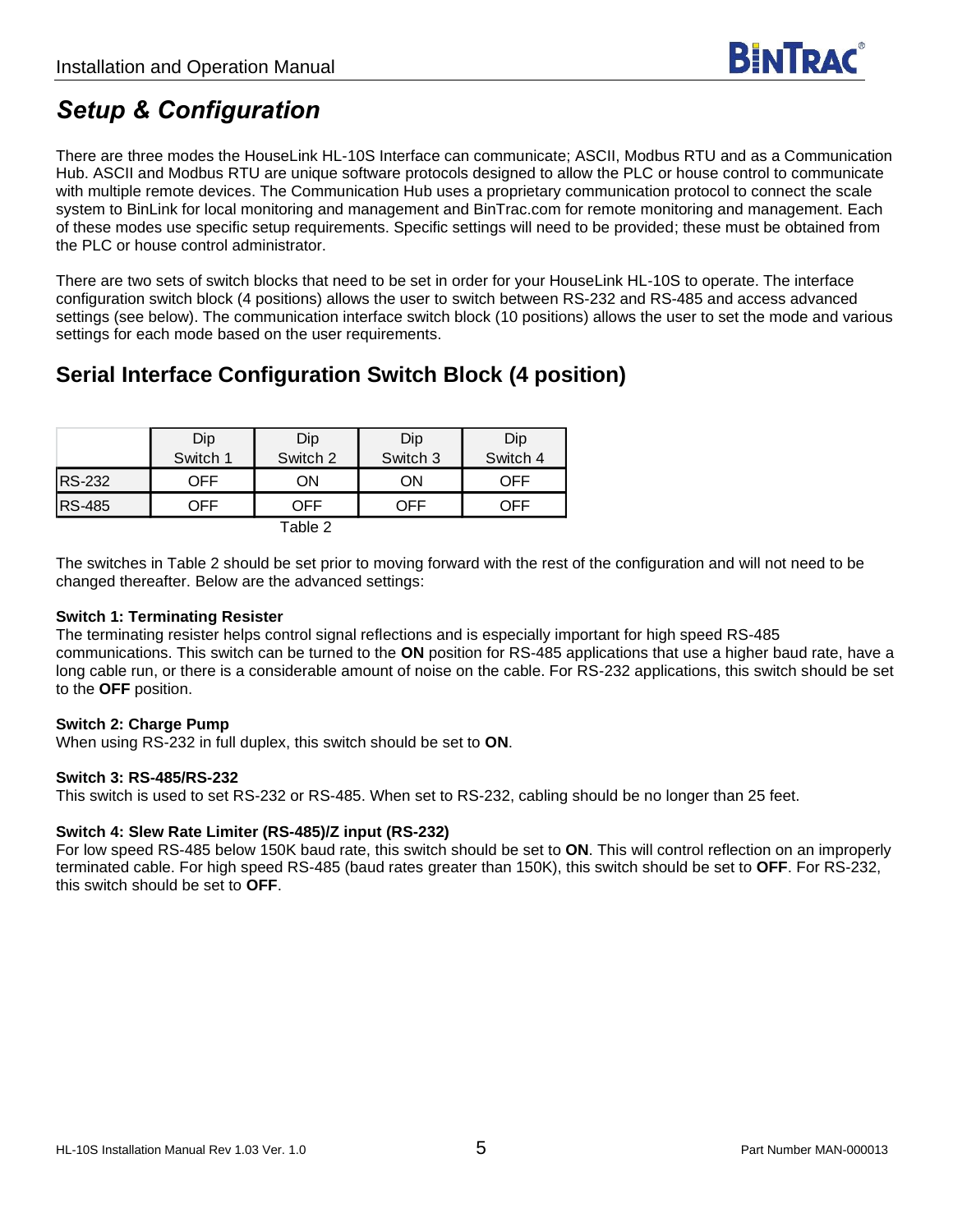### <span id="page-5-0"></span>**Communication Interface Switch Block (10 position)**

The following pages will outline how to set up the HouseLink HL-10S for each communications interface mode. Prior to making these configuration changes, you should verify you have the proper settings from the administrator.

### <span id="page-5-1"></span>**Modbus RTU**

|                          | <b>Dip</b>    | <b>Dip</b> | Dip        | Dip        | <b>Dip</b> | Dip        | <b>Dip</b> | Dip                      | <b>Dip</b> | <b>Dip</b> |
|--------------------------|---------------|------------|------------|------------|------------|------------|------------|--------------------------|------------|------------|
|                          | <b>Switch</b> | Switch 2   | Switch 3   | Switch 4   | Switch 5   | Switch 6   | Switch 7   | Switch 8                 | Switch 9   | Switch 10  |
| Modbus Output            | <b>OFF</b>    | ON         | ۰          | ٠          |            |            | <b>OFF</b> | <b>OFF</b>               | <b>OFF</b> |            |
| Baud Rate (1200)         |               | ٠          | <b>OFF</b> | <b>OFF</b> |            |            | ٠          | ٠                        |            |            |
| Baud Rate (9600)         |               |            | ON         | <b>OFF</b> |            |            |            | ٠                        |            |            |
| <b>Baud Rate (19200)</b> |               |            | <b>OFF</b> | ON         |            |            |            | ٠                        |            |            |
| <b>Baud Rate (38400)</b> |               | -          | ON         | ON         |            | ۰          |            | ٠                        | ٠          |            |
| No Parity                |               | -          |            | ٠          | <b>OFF</b> | <b>OFF</b> |            | $\overline{\phantom{a}}$ |            |            |
| Even Parity              |               | -          |            | ٠          | ON         | <b>OFF</b> |            | ٠                        |            |            |
| Odd Parity               |               |            |            | ٠          | <b>OFF</b> | ON         |            | ٠                        |            |            |
| No Parity                |               |            |            |            | ON         | ON         |            |                          |            |            |
| <b>RS-232</b>            |               |            |            |            |            |            |            |                          |            | ON         |
| <b>RS-485</b>            |               |            |            |            |            |            |            |                          |            | <b>OFF</b> |
| $T$ ohlo $\Omega$        |               |            |            |            |            |            |            |                          |            |            |

Table 3

#### **Modbus Output**

Switch 1 and 2 allow the user to set the HouseLink HL-10S to Modbus or ASCII. For Modbus, switch 1 will be set to **OFF** and switch 2 will be set to **ON**.

#### **Baud Rate**

There are four different baud rates that are used on the HouseLink HL-10S; 1200, 9600, 19200, and 38400. Switch 3 and 4 will need to be set according to the chosen baud rate. Refer to Table 3 above to determine the correct switch settings.

#### **Parity**

There are three different parity settings that are used on the HouseLink HL-10S; No Parity, Even Parity, and Odd Parity. Refer to Table 3 above to determine the correct switch settings.

#### **Serial Interface**

Switch 10 is used to set the HouseLink HL-10S to either RS-232 (**ON**) or RS-485 (**OFF**).

NOTE: Switches 7, 8, and 9 are not used in Modbus setup and should be set to their default **OFF** position.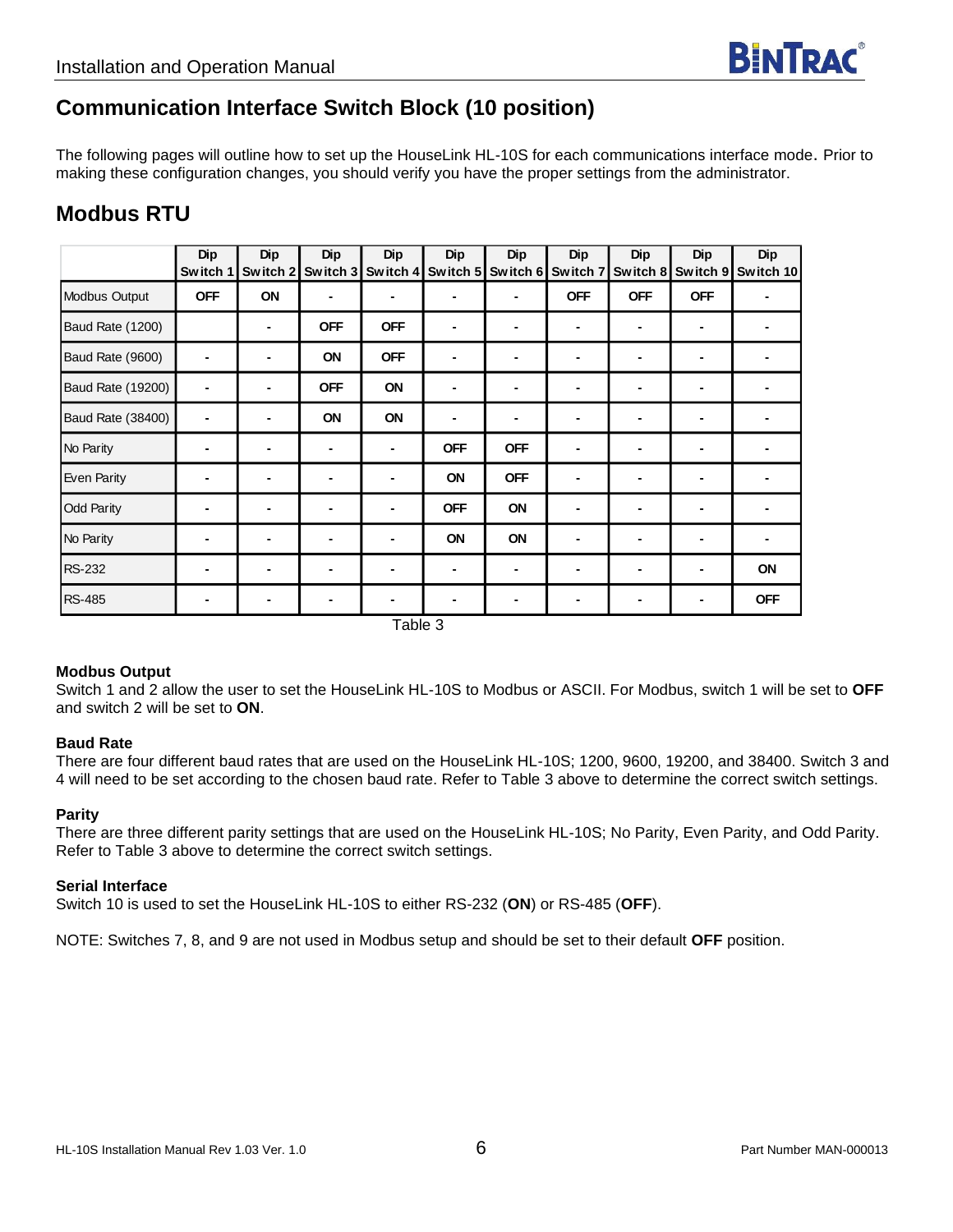

### <span id="page-6-0"></span>**Modbus Packet Data Format**

Below are sample Modbus request and response packets:

#### *SAMPLE WEIGHT REQUEST*

| <b>HEX</b> | <b>DESCRIPTION</b> | <b>DECIMAL</b> |                           |
|------------|--------------------|----------------|---------------------------|
| 07         | <b>DEVICE ID</b>   |                | <b>BINTRAC STATION ID</b> |
| 04         | <b>INPUT REG</b>   | Δ              |                           |
| 03e7       | <b>ADDRESS</b>     | 1000           | <b>START ADDRESS</b>      |
| 0008       | LENGTH             | 8              | <b>DATA LENGTH</b>        |
| 28         | <b>CRC HIGH</b>    |                |                           |
| d9         | <b>CRC LOW</b>     |                |                           |
|            |                    | TABLE 4        |                           |

#### *SAMPLE WEIGHT RESPONSE*

| HEX      | <b>DESCRIPTION</b> | <b>DECIMAL</b>     |              |
|----------|--------------------|--------------------|--------------|
| 07       | <b>DEVICE ID</b>   | 7                  | <b>BINTF</b> |
| 04       | <b>INPUT REG</b>   | 4                  |              |
| 10       | <b>SIZE</b>        | 16                 |              |
| 000815a  | <b>BIN A</b>       | 33114              | DATA         |
| ffff8001 | <b>BIN B</b>       | -32767             | DATA         |
| ffff8001 | BIN C              | -32767             | DATA         |
| ffff8001 | BIN D              | -32767             | DATA         |
| 28       | CRC HIGH           |                    |              |
| 2a       | <b>CRC LOW</b>     |                    |              |
|          |                    | TABLE <sub>5</sub> |              |

07 DEVICE ID 7 *BINTRAC STATION ID (1-127)*

*BINTRAC STATION ID (1-127)*

#### *SAMPLE FILL RESPONSE*

|            | SAMPLE FILL REQUEST |                |                           |
|------------|---------------------|----------------|---------------------------|
| <b>HEX</b> | <b>DESCRIPTION</b>  | <b>DECIMAL</b> |                           |
| 05         | <b>DEVICE ID</b>    | 5              | <b>BINTRAC STATION ID</b> |
| 04         | <b>INPUT REG</b>    | 4              |                           |
| 04AF       | <b>ADDRESS</b>      | 1200           | <b>START ADDRESS</b>      |
| 0012       | LENGTH              | 18             | <b>DATA LENGTH</b>        |
| 40         | CRC HIGH            |                |                           |
| 92         | <b>CRC LOW</b>      |                |                           |
|            |                     | TABLE 6        |                           |
|            |                     |                |                           |

| <b>HEX</b> | <b>DESCRIPTION</b> | <b>DECIMAL</b>     |
|------------|--------------------|--------------------|
| 05         | <b>DEVICE ID</b>   | 5                  |
| 04         | <b>INPUT REG</b>   | 4                  |
| 24         | <b>SIZE</b>        | 36                 |
| 0F         | <b>YEAR</b>        | 15                 |
| 6          | <b>MONTH</b>       | 6                  |
| 1D         | <b>DAY</b>         | 29                 |
| 00         | <b>HOUR</b>        | 0                  |
| 0D         | <b>MINUTE</b>      | 13                 |
| 00001C29   | <b>BIN A</b>       | 7209               |
| 0F         | YEAR               | 15                 |
| 6          | <b>MONTH</b>       | 6                  |
| 1D         | <b>DAY</b>         | 29                 |
| 00         | <b>HOUR</b>        | 0                  |
| 0D         | <b>MINUTE</b>      | 13                 |
| 00000F37   | <b>BINB</b>        | 3895               |
| 0F         | YEAR               | 15                 |
| 6          | MONTH              | 6                  |
| 1D         | <b>DAY</b>         | 29                 |
| 00         | <b>HOUR</b>        | 0                  |
| 0D         | <b>MINUTE</b>      | 13                 |
| 00001368   | <b>BINC</b>        | 1968               |
| 0F         | YEAR               | 15                 |
| 6          | <b>MONTH</b>       | 6                  |
| 1D         | <b>DAY</b>         | 29                 |
| 00         | <b>HOUR</b>        | 0                  |
| 0D         | <b>MINUTE</b>      | 13                 |
| 00001C29   | BIN D              | 7209               |
| 58         | <b>CRC HIGH</b>    |                    |
| 77         | <b>CRC LOW</b>     |                    |
|            |                    | TABLE <sub>7</sub> |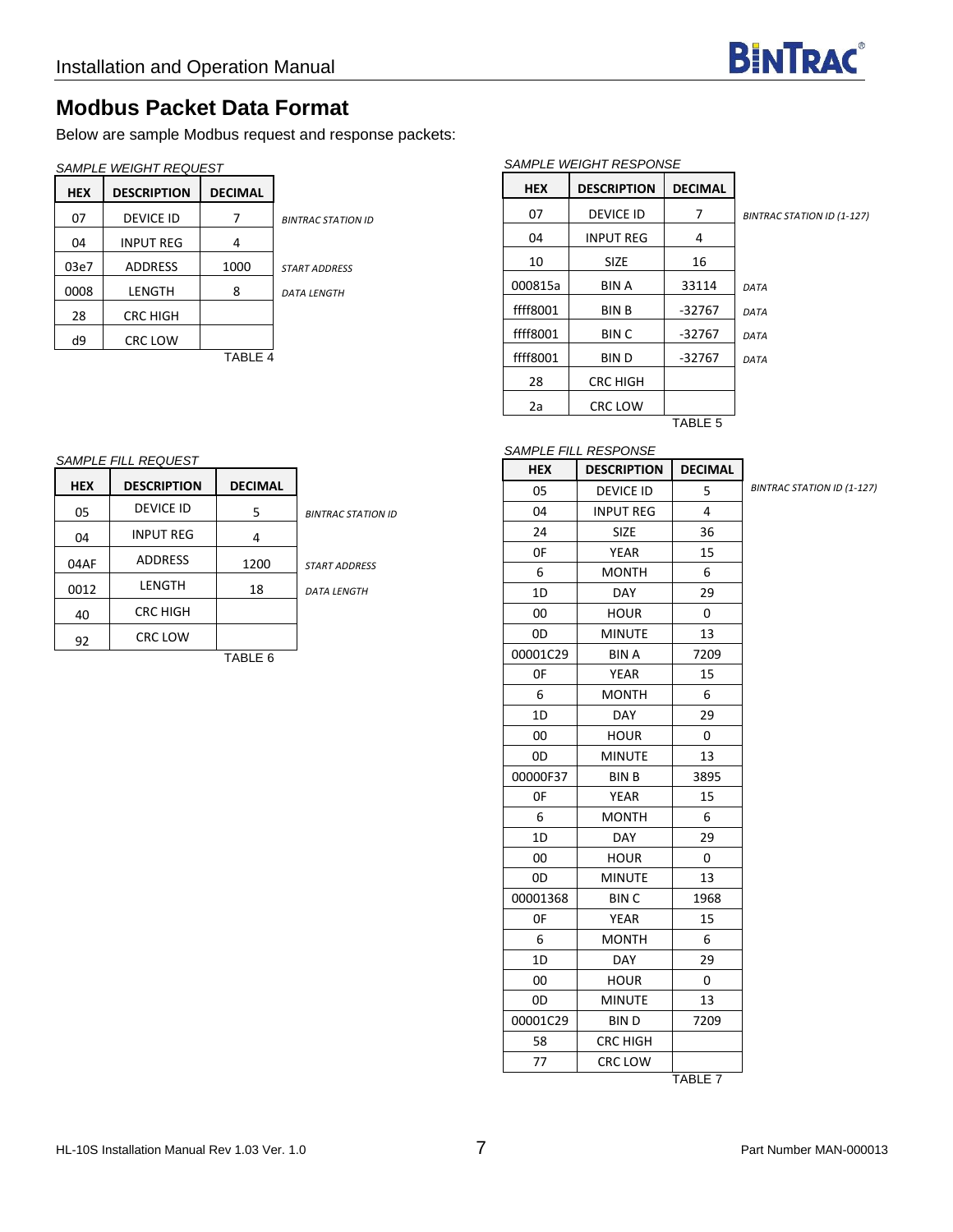Sample Modbus request and response packets (continued):

|            | SAMPLE USAGE REQUEST |                |                           |
|------------|----------------------|----------------|---------------------------|
| <b>HEX</b> | <b>DESCRIPTION</b>   | <b>DECIMAL</b> |                           |
| 05         | <b>DEVICE ID</b>     | 5              | <b>BINTRAC STATION ID</b> |
| 04         | <b>INPUT REG</b>     | 4              |                           |
| 0577       | <b>ADDRESS</b>       | 1400           | <b>START ADDRESS</b>      |
| 0012       | LENGTH               | 18             | <b>DATA LENGTH</b>        |
| c1         | <b>CRC HIGH</b>      |                |                           |
| 55         | <b>CRC LOW</b>       |                |                           |
|            |                      | TABLE 8        |                           |

|            | SAMPLE USAGE RESPONSE |                    |                            |
|------------|-----------------------|--------------------|----------------------------|
| <b>HEX</b> | <b>DESCRIPTION</b>    | <b>DECIMAL</b>     |                            |
| 05         | <b>DEVICE ID</b>      | 5                  | BINTRAC STATION ID (1-127) |
| 04         | <b>INPUT REG</b>      | 4                  |                            |
| 24         | <b>SIZE</b>           | 36                 |                            |
| 0F         | <b>YEAR</b>           | 15                 |                            |
| 07         | <b>MONTH</b>          | $\overline{7}$     |                            |
| 05         | <b>DAY</b>            | 5                  |                            |
| 00         | <b>HOUR</b>           | 0                  |                            |
| 00         | <b>MINUTE</b>         | 0                  |                            |
| 000006A7   | <b>BINA</b>           | 1703               |                            |
| 0F         | <b>YEAR</b>           | 15                 |                            |
| 07         | <b>MONTH</b>          | 7                  |                            |
| 05         | <b>DAY</b>            | 5                  |                            |
| 00         | <b>HOUR</b>           |                    |                            |
| 00         | <b>MINUTE</b>         |                    |                            |
| 000006ED   | <b>BINB</b>           | 1773               |                            |
| 0F         | <b>YEAR</b>           | 15                 |                            |
| 07         | <b>MONTH</b>          | 7                  |                            |
| 05         | <b>DAY</b>            | 5                  |                            |
| 00         | <b>HOUR</b>           | 0                  |                            |
| 00         | <b>MINUTE</b>         | 0                  |                            |
| 000004CA   | <b>BINC</b>           | 1226               |                            |
| 0F         | <b>YEAR</b>           | 15                 |                            |
| 07         | <b>MONTH</b>          | 7                  |                            |
| 05         | <b>DAY</b>            | 5                  |                            |
| 00         | <b>HOUR</b>           | 0                  |                            |
| 00         | <b>MINUTE</b>         | 0                  |                            |
| 000006ED   | <b>BIND</b>           | 1773               |                            |
| 5B         | <b>CRC HIGH</b>       |                    |                            |
| 24         | <b>CRC LOW</b>        |                    |                            |
|            |                       | TABLE <sub>9</sub> |                            |

### **Weight Data Conditions:**

| <b>BinTrac Display</b> | Weight            | <b>Error Description</b>                                                  |
|------------------------|-------------------|---------------------------------------------------------------------------|
| no.bin                 | $-32000$          | Smart Summing Box is not communicating with the BinTrac Indicator         |
| N/A                    | $-32767$          | Selected Bin is disabled and not displayed.                               |
| Error                  | 99999 or          | Calculated weight exceeds display limit of >99999 or < -9999              |
|                        | -9999             |                                                                           |
| o.LoAd                 | >150% of Capacity | Weight exceeds 150% of programmed capacity.                               |
| no.con                 | $-32600$          | Remote Display lost communications connection with Host BinTrac Indicator |
|                        |                   | $T_2$ blo 10                                                              |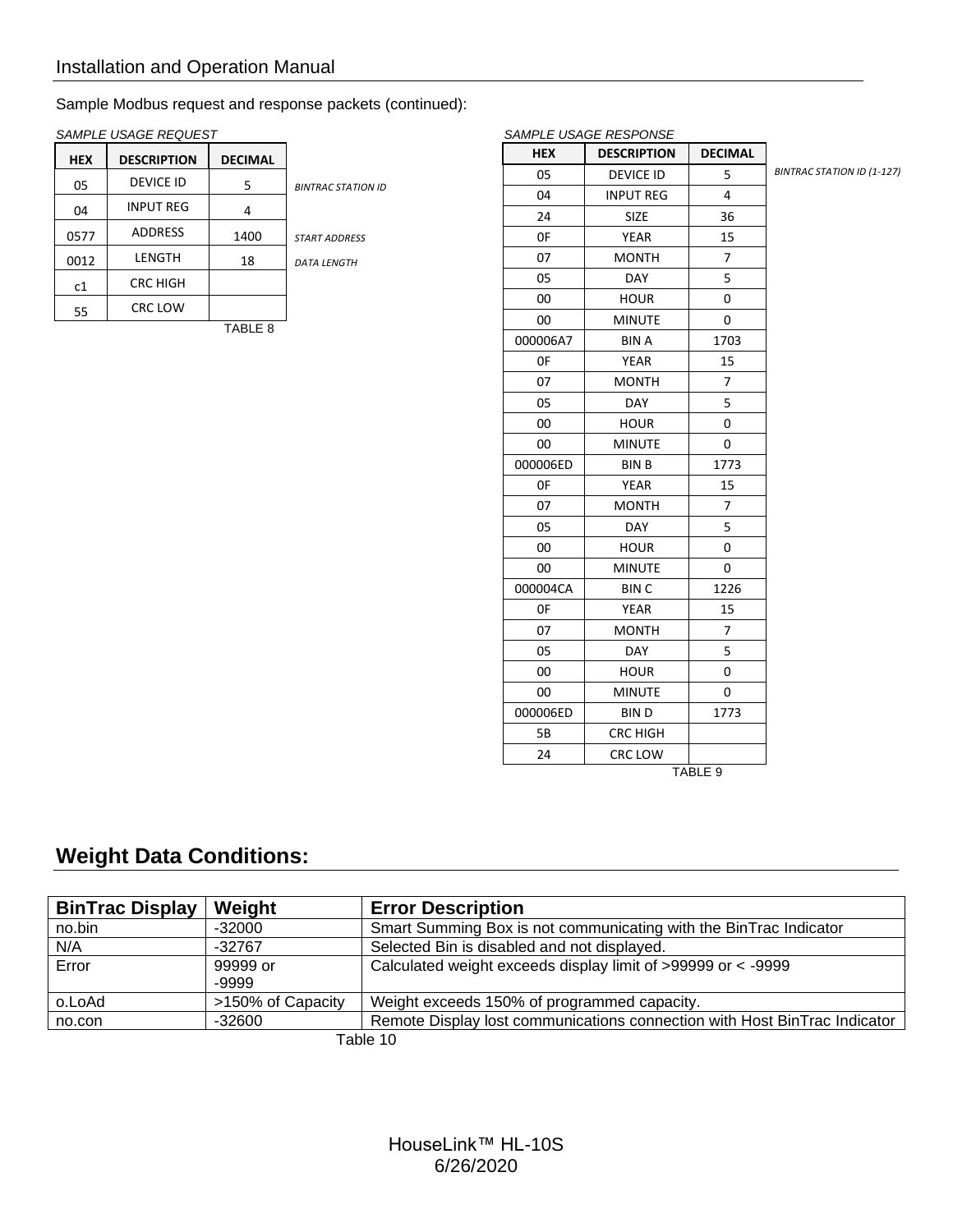

### <span id="page-8-0"></span>**ASCII (7 bit)**

|                          | Dip            | Dip            | Dip            | Dip            | Dip            | Dip                        | Dip            | Dip            | Dip            | Dip                         |
|--------------------------|----------------|----------------|----------------|----------------|----------------|----------------------------|----------------|----------------|----------------|-----------------------------|
|                          | Switch         | Switch 2       | Switch 3       | Switch 4       |                | Switch 5 Switch 6 Switch 7 |                |                |                | Switch 8 Switch 9 Switch 10 |
| <b>ASCII Output</b>      | ON             | <b>OFF</b>     |                | $\blacksquare$ | ٠              | $\blacksquare$             |                |                |                |                             |
| Baud Rate (1200)         |                |                | <b>OFF</b>     | <b>OFF</b>     | ٠              | $\blacksquare$             | ۰              |                |                |                             |
| Baud Rate (9600)         | ۰              | ۰              | ON             | <b>OFF</b>     | ٠              | $\blacksquare$             | ۰              | ۰              | ۰              |                             |
| <b>Baud Rate (19200)</b> | ۰              | $\blacksquare$ | <b>OFF</b>     | ON             | $\blacksquare$ | ۰                          | $\blacksquare$ | $\blacksquare$ | $\blacksquare$ |                             |
| Baud Rate (38400)        | ۰              |                | ON             | ON             | $\blacksquare$ | ۰                          | $\blacksquare$ | $\blacksquare$ | ٠              |                             |
| No Parity                | $\blacksquare$ |                | $\blacksquare$ | $\blacksquare$ | <b>OFF</b>     | <b>OFF</b>                 | $\blacksquare$ | $\blacksquare$ | ٠              |                             |
| Even Parity              |                | $\blacksquare$ | $\blacksquare$ | ۰              | ON             | <b>OFF</b>                 | ۰              | $\blacksquare$ | $\blacksquare$ |                             |
| <b>Odd Parity</b>        |                |                | ٠              | ۰              | <b>OFF</b>     | ON                         | $\blacksquare$ | ۰              |                |                             |
| No Parity                |                |                | ٠              | ۰              | ON             | ON                         |                | $\blacksquare$ | ۰              |                             |
| <b>Broadcast Off</b>     |                | $\blacksquare$ | $\blacksquare$ |                | ۰              | $\blacksquare$             | <b>OFF</b>     | $\blacksquare$ | ٠              |                             |
| Broadcast On             |                | $\blacksquare$ | $\blacksquare$ | $\blacksquare$ | $\blacksquare$ | $\blacksquare$             | ON             | $\blacksquare$ | ٠              |                             |
| Single Bin (A)           | ٠              | $\blacksquare$ | $\blacksquare$ | ۰              | ۰              | $\blacksquare$             | $\blacksquare$ | <b>OFF</b>     | ٠              |                             |
| Multi Bin (A,B,C,D)      |                |                |                |                | ٠              | $\blacksquare$             |                | ON             |                |                             |
| 5 Digit Output           |                | $\blacksquare$ |                | $\blacksquare$ |                | ٠                          |                |                | <b>OFF</b>     |                             |
| 6 Digit Output           |                |                |                | ۰              | ۰              | ۰                          |                |                | ON             |                             |
| <b>RS-232</b>            |                |                |                | $\blacksquare$ |                | $\blacksquare$             |                |                |                | ON                          |
| <b>RS-485</b>            | ۰              | $\blacksquare$ |                | $\blacksquare$ |                | $\blacksquare$             | $\blacksquare$ |                |                | <b>OFF</b>                  |
|                          |                |                |                |                | Table 11       |                            |                |                |                |                             |

#### **ASCII Output**

Switch 1 and 2 allow the user to set the HouseLink HL-10S to Modbus or ASCII. For ASCII, switch 1 will be set to **ON** and switch 2 will be set to **OFF**.

#### **Baud Rate**

There are four different baud rates that are used on the HouseLink HL-10S; 1200, 9600, 19200, and 38400. Switch 3 and 4 will need to be set according to the chosen baud rate. Refer to Table 11 above to determine the correct switch settings.

#### **Parity**

There are three different parity settings that are used on the HouseLink HL-10S; No Parity, Even Parity, and Odd Parity. Refer to Table 11 above to determine the correct switch settings.

#### **Broadcast**

Switch 7 is used to set broadcast **ON** or **OFF**. Refer to Table 11 above to determine the correct switch settings.

#### **Single/Multi Bin**

Switch 8 sets the output data format as single or multiple bin configurations. Refer to Table 11 above to determine the correct switch settings.

#### **5 or 6 Digit Output**

Switch 9 selects a 5 or 6 digit output. Refer to Table 11 above to determine the correct switch settings.

#### **Serial Interface**

Switch 10 is used to set the HouseLink HL-10S to either RS-232 (**ON**) or RS-485 (**OFF**).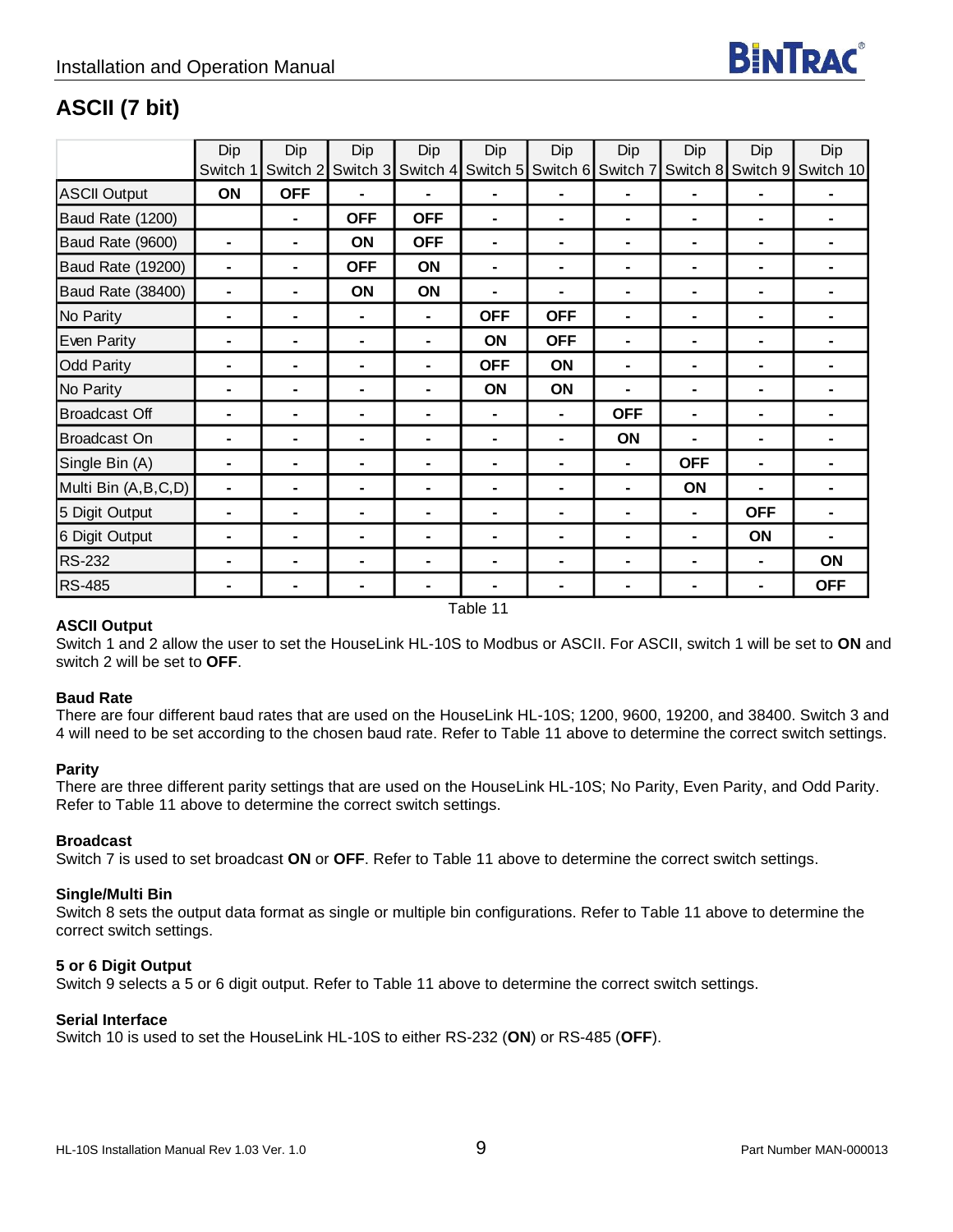### <span id="page-9-0"></span>**ASCII Data Record Formats**

Data Format for Single and Multiple Bin Configurations

|               | Data Format Options Data Format (for "P" command) |
|---------------|---------------------------------------------------|
| Single Bin    | +/-wwwwwcrlf                                      |
| Multiple Bins | +/-wwwww.+/-wwwww.+/-wwwww.+/-wwwwwcrlf **        |

Table 12

### <span id="page-9-1"></span>**Serial Data Command Set**

| <b>Poll</b>    | <b>Description and</b>                                                |
|----------------|-----------------------------------------------------------------------|
| <b>Command</b> | Data Record Format (fixed length)                                     |
| P              | Current weight of first enabled bin: +/-wwwwwcrlf                     |
| <b>PP</b>      | Current weight of all four bins:                                      |
|                | +/-wwwww,+/-wwwww,+/-wwwww,+/-wwwwwcrlf                               |
| SnnP           | Current weight of first enabled bin with matching BinTrac Station ID: |
|                | +/-wwwwwcrlf                                                          |
|                | *Also works with F, FF and U, UU commands                             |
| SnnPP crlf     | Current weight of all four bins with matching BinTrac Station ID:     |
|                | +/-wwwww,+/-wwwww,+/-wwwww,+/-wwwwwcrlf                               |
|                | *Also works with F, FF and U, UU commands                             |
| Fcr            | Single Bin Fill: yy,mm,dd,hh,mm,+/-wwwwwcrlf                          |
| Ucr            | Single Bin Usage: yy,mm,dd,hh,mm,+/-wwwwwcrlf                         |
| FFcr           | Multiple Bin Fill:                                                    |
|                | yy,mm,dd,hh,mm,+/-wwwwwcrlf                                           |
|                | yy,mm,dd,hh,mm,+/-wwwwwcrlf                                           |
|                | yy,mm,dd,hh,mm,+/-wwwwwcrlf                                           |
|                | yy,mm,dd,hh,mm,+/-wwwwwcrlf                                           |
| <b>UUcr</b>    | Multiple Bin Usage:                                                   |
|                | yy,mm,dd,hh,mm,+/-wwwwwcrlf                                           |
|                | yy,mm,dd,hh,mm,+/-wwwwwcrlf                                           |
|                | yy,mm,dd,hh,mm,+/-wwwwwcrlf                                           |
|                | yy,mm,dd,hh,mm,+/-wwwwwcrlf                                           |

Table 13

**Note:** All commands must be terminated by CR. Latency between characters within a multiple character command (including CR), cannot exceed 250msec.

#### **\*\* Fixed length weight values can be configured for 5 or 6 digits as set by dip switch settings.**

w – bin weight

n – Station ID number

yy,mm,dd,hh,mm – Year, Month, Day, Hour, Minutes CR – Carriage Return (Hx0D).

LF – Line Feed (Hx0A).

### **Weight Data Conditions:**

| <b>BinTrac Display</b> | Weight            | <b>Error Description</b>                                                  |
|------------------------|-------------------|---------------------------------------------------------------------------|
| no.bin                 | -32000            | Smart Summing Box is not communicating with the BinTrac Indicator         |
| N/A                    | $-32767$          | Selected Bin is disabled and not displayed.                               |
| Error                  | 99999 or          | Calculated weight exceeds display limit of >99999 or < -9999              |
|                        | -9999             |                                                                           |
| o.LoAd                 | >150% of Capacity | Weight exceeds 150% of programmed capacity.                               |
| no.con                 | $-32600$          | Remote Display lost communications connection with Host BinTrac Indicator |
|                        |                   | $T$ oblo 44                                                               |

Table 14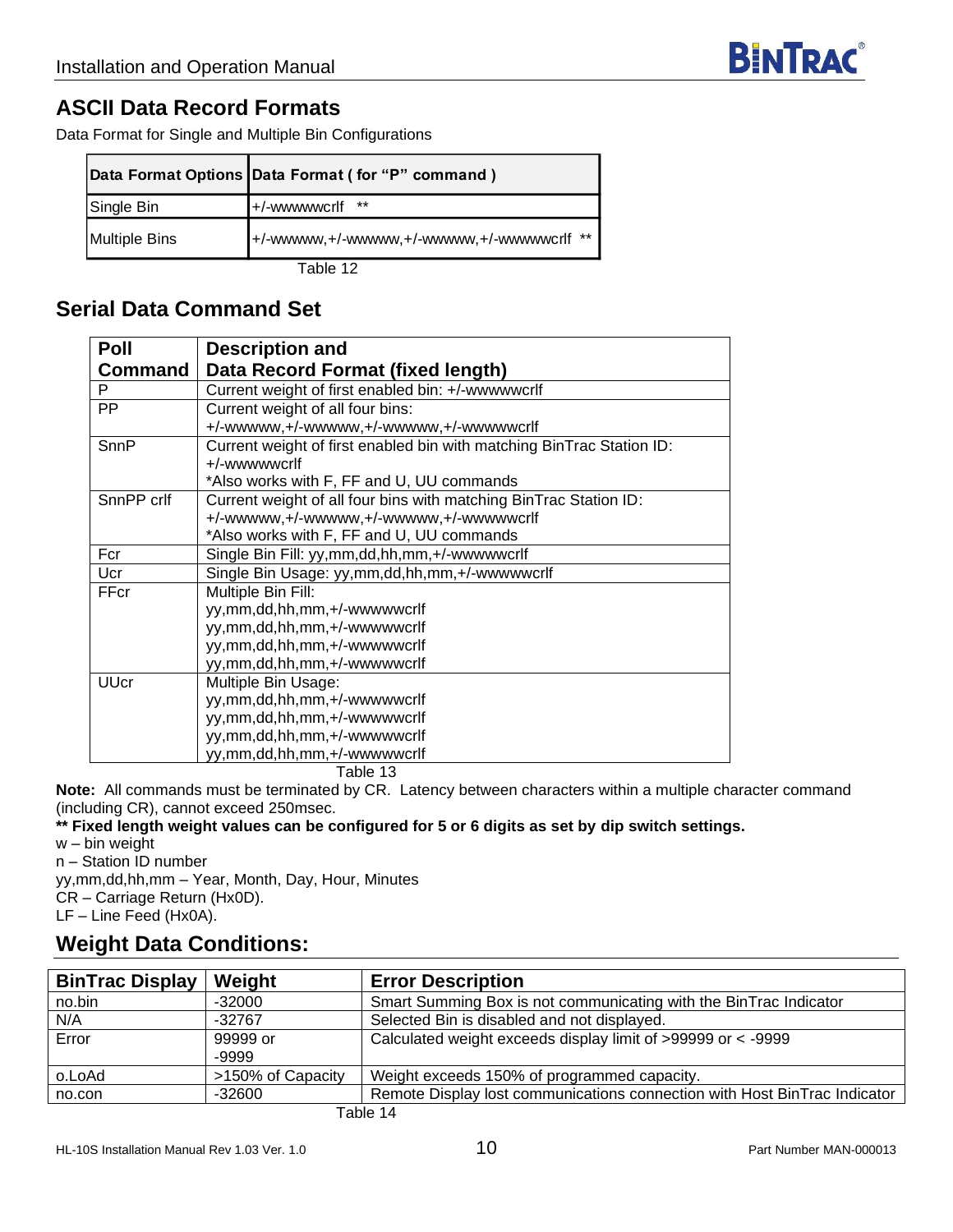### <span id="page-10-0"></span>*Communication Hub*

|                   | Dip        | Dip        | Dip            | Dip               | Dip        | Dip                                          | Dip        | Dip            | Dip        | Dip        |
|-------------------|------------|------------|----------------|-------------------|------------|----------------------------------------------|------------|----------------|------------|------------|
|                   | Switch 1   | Switch 2   |                | Switch 3 Switch 4 |            | Switch 5 Switch 6 Switch 7 Switch 8 Switch 9 |            |                |            | Switch 10  |
| Comm Hub          | <b>OFF</b> | <b>OFF</b> | <b>OFF</b>     | <b>OFF</b>        | <b>OFF</b> | <b>OFF</b>                                   | <b>OFF</b> | <b>OFF</b>     | <b>OFF</b> |            |
| No Parity         |            |            |                | $\blacksquare$    | <b>OFF</b> | <b>OFF</b>                                   |            | ۰              |            |            |
| Even Parity       |            |            |                | $\blacksquare$    | ON         | <b>OFF</b>                                   |            | ۰              |            |            |
| <b>Odd Parity</b> |            |            |                | $\blacksquare$    | <b>OFF</b> | ON                                           |            | -              |            |            |
| No Parity         |            | ۰          | $\blacksquare$ | $\blacksquare$    | <b>ON</b>  | ON                                           |            | ۰              |            |            |
| <b>RS-232</b>     |            |            |                | $\blacksquare$    |            | ۰                                            |            | $\blacksquare$ |            | ON         |
| <b>RS-485</b>     |            |            |                | $\blacksquare$    |            | ۰                                            |            | $\blacksquare$ |            | <b>OFF</b> |

Table 15

#### **Communication Hub**

The HouseLink HL-10S can operate as a Communication Hub. To do so, switches one through nine will need to be set to **OFF**.

#### **Parity**

There are three different parity settings that are used on the HouseLink HL-10S; No Parity, Even Parity and Odd Parity. Refer to Table 15 above to determine the correct switch settings.

#### **Serial Interface**

Switch 10 is used to set the HouseLink HL-10S to either RS-232 (**ON**) or RS-485 (**OFF**).

When used as a Communication Hub, the HouseLink HL-10S can be connected to an external AT modem, cellular modem or Internet connection. This equipment is sold separately.

### **Pass Through Mode**

\*This mode allows communications to pass through the HL-10S unaltered. This mode is to be used with systems using a BinTrac Indicator with software version 3.14 or earlier.

|                  | <b>Dip</b> | Dip            | <b>Dip</b> | <b>Dip</b> | Dip        | Dip        | Dip.       | <b>Dip</b> | Dip        | Dip                                                                                                  |
|------------------|------------|----------------|------------|------------|------------|------------|------------|------------|------------|------------------------------------------------------------------------------------------------------|
|                  |            |                |            |            |            |            |            |            |            | Sw itch 1 Sw itch 2 Sw itch 3 Sw itch 4 Sw itch 5 Sw itch 6 Sw itch 7 Sw itch 8 Sw itch 9 Sw itch 10 |
| <b>PASS THRU</b> | <b>ON</b>  | ON             | <b>OFF</b> | <b>OFF</b> | <b>OFF</b> | <b>OFF</b> | <b>OFF</b> | <b>OFF</b> | <b>OFF</b> |                                                                                                      |
| 232              |            | $\blacksquare$ |            |            |            |            | -          |            |            | <b>ON</b>                                                                                            |
| 485              |            | $\blacksquare$ |            |            |            |            |            |            |            | <b>OFF</b>                                                                                           |

Table 16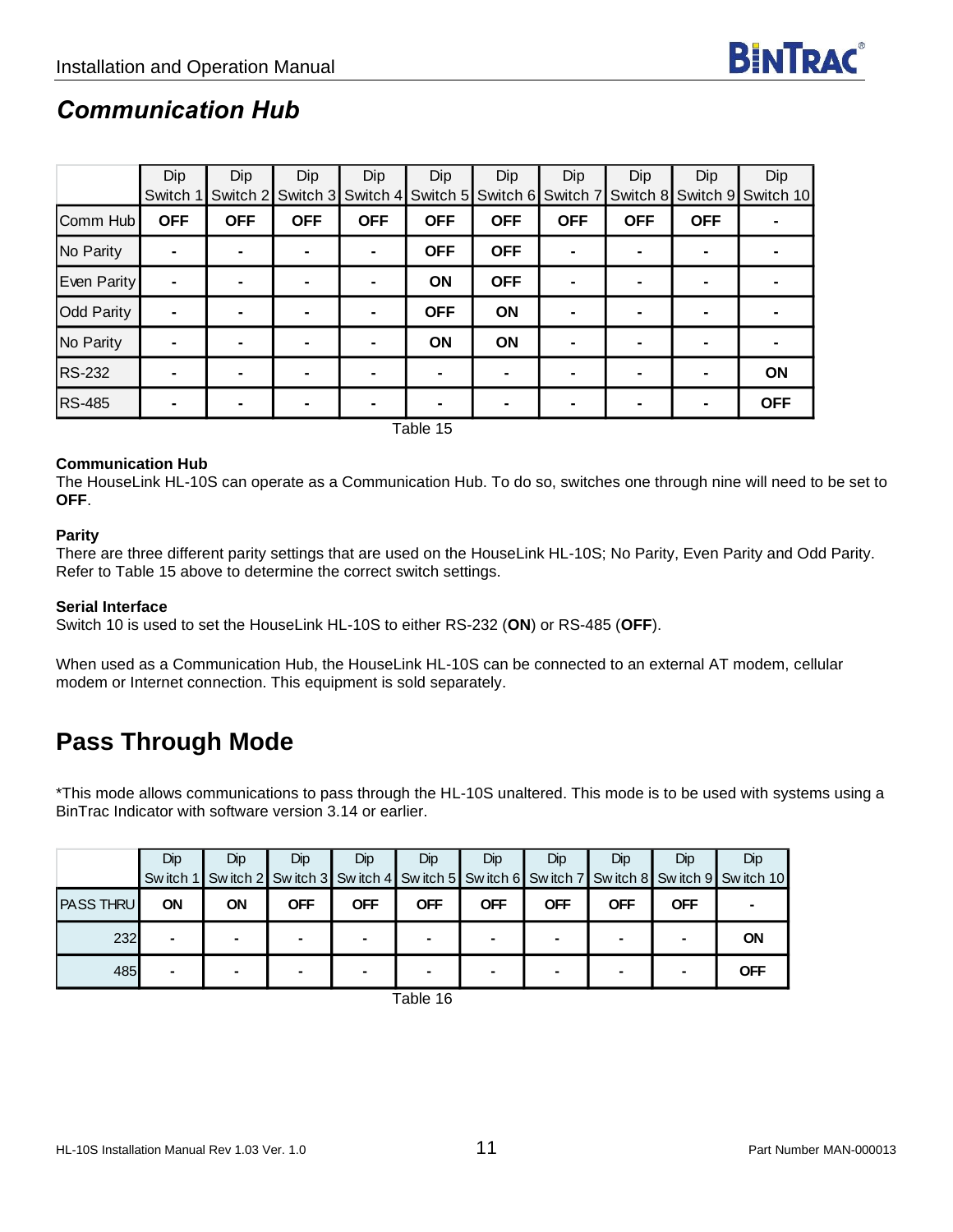### <span id="page-11-0"></span>*Troubleshooting*

### <span id="page-11-1"></span>**LED Indicator**

The HouseLink HL-10S can be used in various modes and with various setup parameters. The LED light inside the unit will display 4 different ways; **OFF, ON, SLOW BLINK,** and **FAST BLINK**. Table 17 has a brief explanation of what those conditions mean and a resolution to each.

| <b>LED Condition Description</b> |                | <b>Resolution</b>                            |
|----------------------------------|----------------|----------------------------------------------|
| <b>No Light</b>                  | No Power       | <b>Check Power</b>                           |
| Solid ON                         |                | No Communication Verify wiring and baud rate |
| <b>Slow Blink</b>                | Communicating  | Verify correct data is being transferred     |
| <b>Fast Blink</b>                | Discovery Mode | Discovering devices, wait until finished.    |
|                                  |                |                                              |

Table 17

### <span id="page-11-2"></span>**Reset Button**

The reset button will respond differently depending upon the mode the device is currently in. Below is an explanation of the reset button based on mode

**Modbus:** Device will reset, and all parameters will remain the same.

**ASCII:** Device will reset, and all parameters will remain the same. If the device is in broadcast mode, it will enter discovery mode\*.

**Communication Hub:** Device will reset and will enter discovery mode\*.

*\*Discovery mode is when the HouseLink HL-10S searches for BinTrac® devices.* 

### **Serial Test Mode**

The serial test mode will allow you to verify settings and wiring from the HL-10S in ASCII mode\* to your PC/terminal software.

Hold the test button for about 30 seconds and the LED will flash. This indicates that a test packet was sent from the serial device through the serial port.

Reference your terminal software:

- If there is no message, it is likely that the wiring is wrong.
- If the message displayed is jumbled, the likely scenario is the wrong baud/parity.
- If the message is clear, the settings and transmit lines from the serial device are good.

Validate the receive line by hitting any key in the terminal to send an acknowledge command. If there is a follow-up message in the terminal window, the receive line is also good. If there is no message, the receive line may be broken or not wired properly.

*\*The test mode will also work in Communication Hub mode but will only validate the wiring of the serial port. In Communication Hub mode, set the terminal software to no parity and 57600 baud (as these are the default serial settings for Communication Hub mode). Modbus mode works in the same manner as the ASCII mode described above, albeit with a different connection to the PC/terminal.*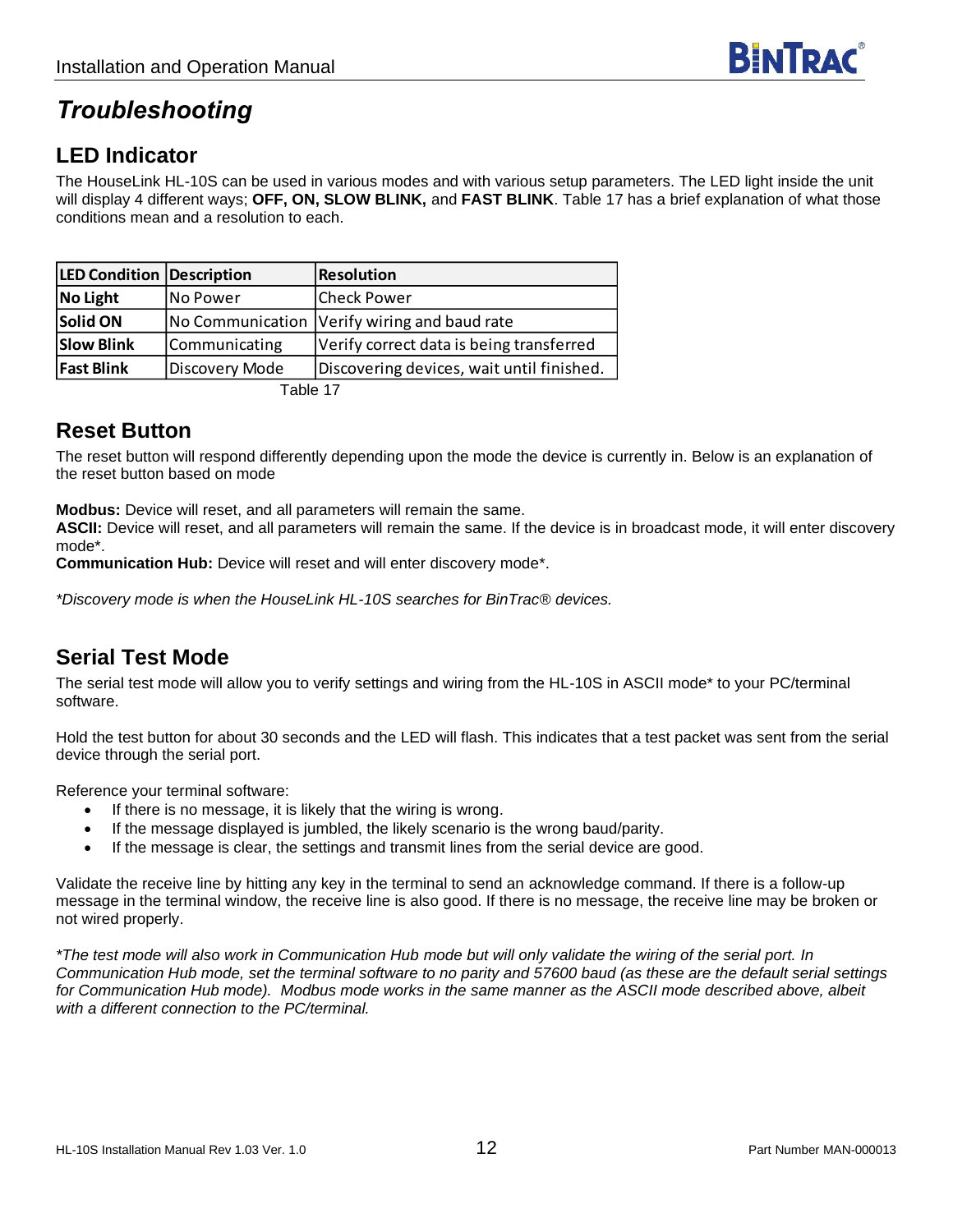### <span id="page-12-0"></span>*BinTrac Error Messages*

#### **no.bin**

This error message indicates that the BinTrac Indicator is not communicating with the Smart Summing Box of the indicated bin.

- *Disable bins that do not have an associated Smart Summing Box and bin.*
- *Verify wiring between Smart Summing Box and BinTrac Indicator is correct and has not been damaged.*
- *Verify Smart Summing Box has been programmed as the correct bin.*
	- o *Verify Smart Summing Box dip switch settings are set for their selected bin (A, B, C, or D).*
	- o *Verify that two Smart Summing Boxes are not programmed as the same bin as this will cause a no.bin error for both.*
- *Inspect Smart Summing Box for flashing light.* 
	- o *A steady flashing light indicates the Smart Summing Box has power and is operating correctly.*
	- o *An irregular flashing light indicates the Smart Summing Box has power but is unable to communicate with the BinTrac Indicator.* 
		- *Confirm all wires are tight and secure.*
		- *Confirm dipswitches are set correctly.*
		- *Communications port on Smart Summing Box or BinTrac Indicator may have been damaged.*
			- *If BinTrac Indicator is displaying no.bin for other connected bins, replace Indicator.*
				- *Replace Smart Summing Box*
	- o *No Light indicates the Smart Summing Box does not have adequate power or has been damaged.* 
		- *Confirm all wires are tight and secure.*
		- *Verify 12VDC is available to the Smart Summing Box.*
		- *Locate a shorted load cell that could be shorting power within Smart Summing Box.*
- *If more than a single bin is displaying no.bin, isolate the problem Smart Summing Box by removing all connects except to a single Smart Summing Box.*

#### **Error**

This error message indicates the weight reading exceeds the five digit display. This can be caused by invalid programmed settings, a load cell not correctly plugged into a connector in the Smart Summing Box, a defective load cell causing a large weight reading, or a defective Smart Summing Box.

- *Confirm all programmed settings are correct*
	- o *Verify Zero is valid and in-range. A large incorrect zero can cause this.*
	- o *Verify Capacity (L.C.CAP) has been correctly programmed.*
- *Open summing box and inspect load cell connections.*
	- Verify connector is properly aligned with its associated header.
	- Verify wires are properly seated in each connector.
- *Confirm Smart Summing Box is clean and dry. Long-term moisture in a Smart Summing Box can cause inaccurate readings.*
- *Check Load Cells for damage/failure*

#### **no.con**

*This error message indicates that this device has been programmed as a Remote Display device and is unable to communicate with the master BinTrac Indicator.* 

- *Verify that this indicator is intended to be a Remote Display as configured in Setup Configuration. This error message more often appears when a BinTrac Indicator was accidently programmed as a Remote Display unit.*
- *Verify wiring is correct between BinTrac Indicator and BinTrac Remote Display.*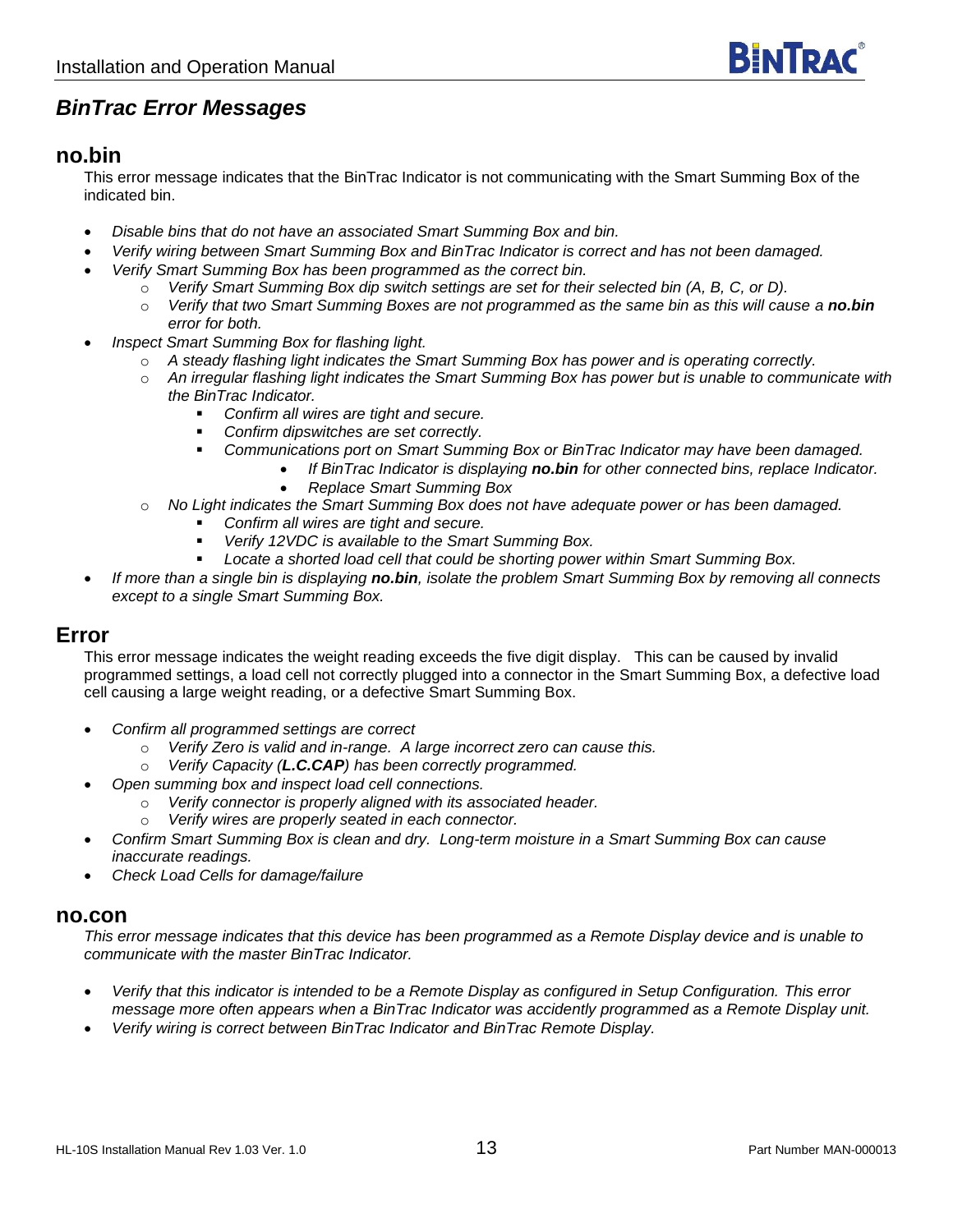# **Operational Specifications**

<span id="page-13-0"></span>

| <b>Operating Temperature Range:</b>       | -40°C to +60°C (-40°F to +140°F)                           |
|-------------------------------------------|------------------------------------------------------------|
| Humidity:                                 | 5% to 95% (non-condensing)                                 |
| <b>Environmental Air:</b>                 | No corrosive gasses permitted                              |
| <b>Shock and Vibration:</b>               | N/A                                                        |
| <b>Enclosure Type:</b>                    | Unsealed                                                   |
| <b>Agency Approvals:</b>                  | N/A                                                        |
| <b>Wiring Type:</b>                       | Screw terminal blocks                                      |
| <b>Power Requirements:</b>                | 10.5 VDC $-$ 13.5 VDC<br>(Current depends on port loading) |
| <b>Configurable SERIAL Com Interface:</b> | Isolated RS232/RS485                                       |
| <b>COM IN/OUT Serial Com Interfaces:</b>  | HerdStar optically isolated (proprietary)                  |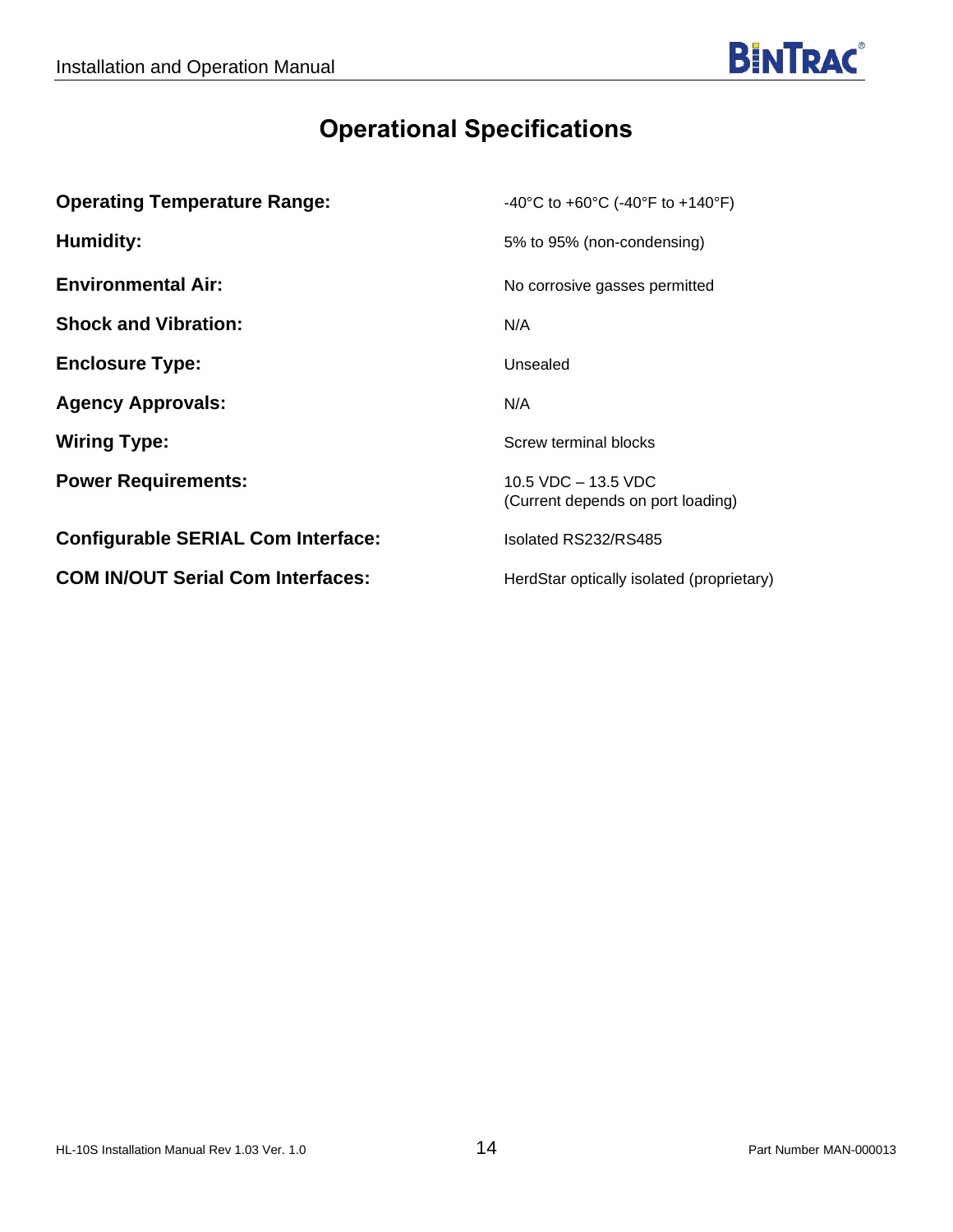# **APPENDIX A**

When using the HouseLink HL-10S with a software version less than 3.14, you will need to set the device in pass-through mode.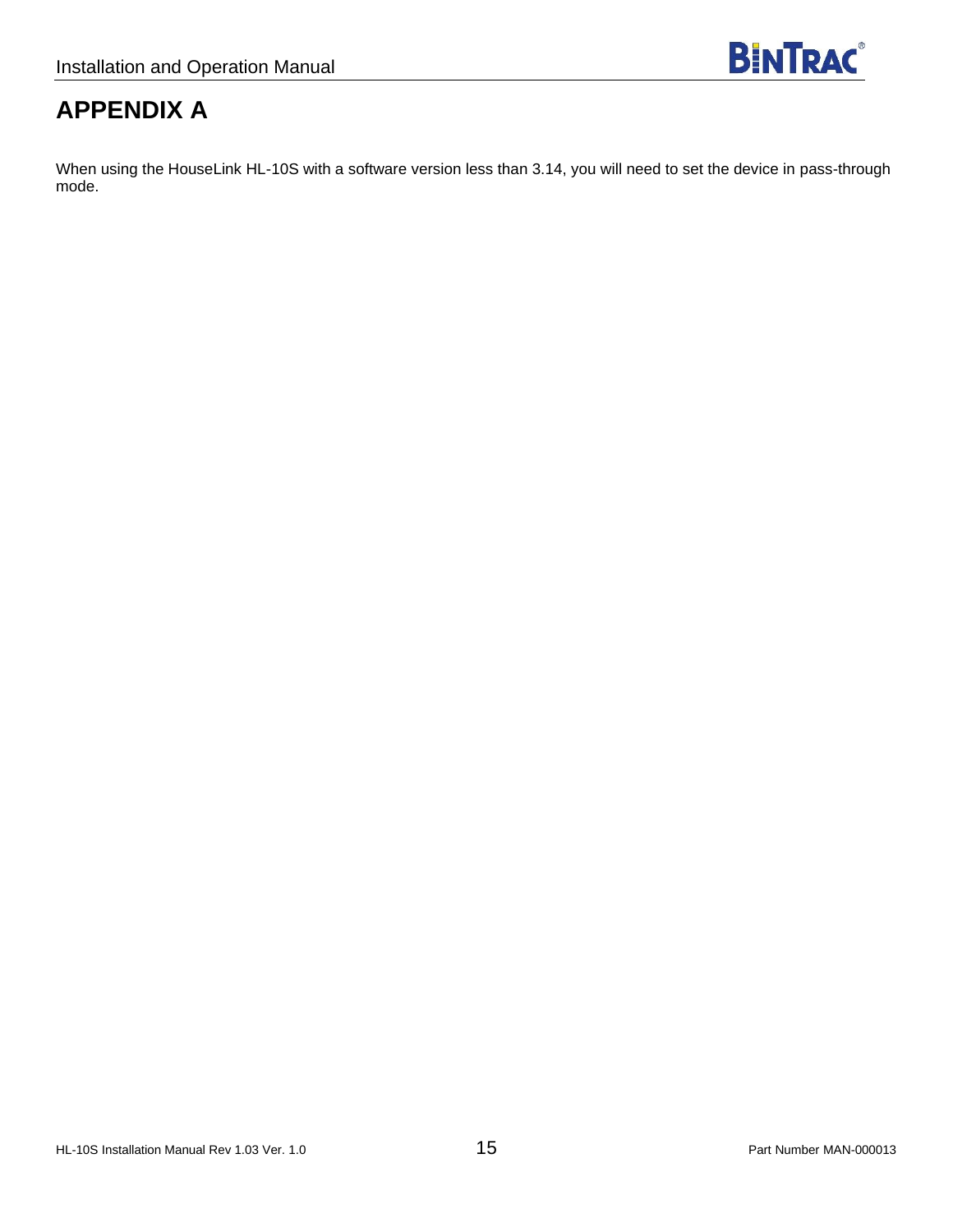### <span id="page-15-0"></span>*Legal*

Portions of this device's firmware are ported from freemodbus available at [http://freemodbus.org.](http://freemodbus.org/) The following disclaimer is required by the author:

Copyright (c) 2006 Christian Walter [wolti@sil.at](mailto:wolti@sil.at) All rights reserved.

Redistribution and use in source and binary forms, with or without modification, are permitted provided that the following conditions are met:

1. Redistributions of source code must retain the above copyright notice, this list of conditions and the following disclaimer. 2. Redistributions in binary form must reproduce the above copyright notice, this list of conditions and the following disclaimer in the documentation and/or other materials provided with the distribution. 3. The name of the author may not be used to endorse or promote products derived from this software without specific prior written permission.

THIS SOFTWARE IS PROVIDED BY THE AUTHOR ``AS IS'' AND ANY EXPRESS OR IMPLIED WARRANTIES, INCLUDING, BUT NOT LIMITED TO, THE IMPLIED WARRANTIES OF MERCHANTABILITY AND FITNESS FOR A PARTICULAR PURPOSE ARE DISCLAIMED. IN NO EVENT SHALL THE AUTHOR BE LIABLE FOR ANY DIRECT, INDIRECT, INCIDENTAL, SPECIAL, EXEMPLARY, OR CONSEQUENTIAL DAMAGES (INCLUDING, BUT NOT LIMITED TO, PROCUREMENT OF SUBSTITUTE GOODS OR SERVICES; LOSS OF USE, DATA, OR PROFITS; OR BUSINESS INTERRUPTION) HOWEVER CAUSED AND ON ANY THEORY OF LIABILITY, WHETHER IN CONTRACT, STRICT LIABILITY, OR TORT (INCLUDING NEGLIGENCE OR OTHERWISE) ARISING IN ANY WAY OUT OF THE USE OF THIS SOFTWARE, EVEN IF ADVISED OF THE POSSIBILITY OF SUCH DAMAGE.